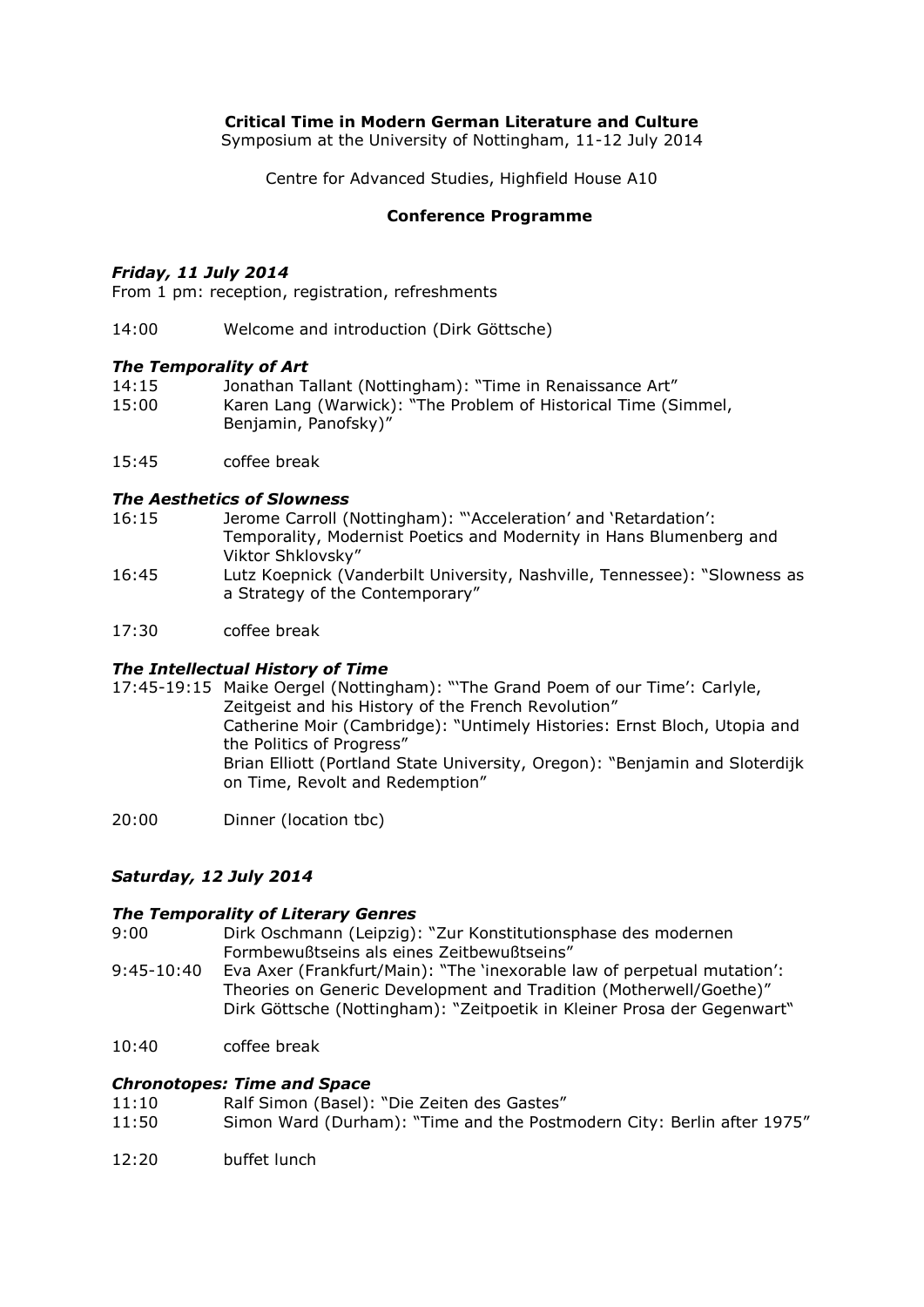## *Time and the Politics of Memory*

- 13:30 Iulia-Karin Patrut (Paderborn): "Zeitlichkeit und zeitgeschichtliche Zäsur in der Literatur nach 1989
- 14:15 Ulrich E. Bach (Texas State University): "Memories of Lost Possiblities: Christoph Ransmayr's and Thomas von Steinaecker's Postmodern Colonialism"
- 14:50 coffee break

### *The Poetics of Time in Contemporary Literature*

- 15:20-16:50 Sabine Zubarik (Erfurt): "The Ethics of Time: Stasis and Dilation in Thomas Lehr's *42* and Svend Age Madsen's *Days with Diam*" Tomislav Zelic (Zadar): "Snapshots, Ekphrasis and Palimpsest: The Discourse of Crisis in W. G. Sebald's Travelogue *Ringe des Saturn*" Sascha Seiler (Mainz): "The End of All Time: The Disappearance of the World in Recent Literary Texts"
- 17:00 final discussion and end of symposium

To register as a guest delegate please go to

[http://store.nottingham.ac.uk/browse/extra\\_info.asp?compid=1&modid=2&catid=34&prodid=392](https://legacy.nottingham.ac.uk/OWA/redir.aspx?C=4Y9imp1_NEeY56NGUbTl-5oV9AN6MtFIj7i6J2-x_CuvMPMqU1iVSy-jy4DcvIb6CTPa_YXBN5E.&URL=http%3a%2f%2fstore.nottingham.ac.uk%2fbrowse%2fextra_info.asp%3fcompid%3d1%26modid%3d2%26catid%3d34%26prodid%3d392)

#### *Outline of theme:*

The emergence of the modern sense of critical time that Reinhart Koselleck defined as the "Verzeitlichung" (temporalization) of all areas of human knowledge around 1800, of subjectivity, history and nature in the modern experience and mind, has long been seen as a defining feature of modernity and modernism. Hartmut Rosa, arguably the most prominent German critic of temporality in our digital age, believes that acceleration defines the temporality of modernity as well as modern society; echoing cultural criticism around 1900 he views the renewed acceleration of life in late modernity today as a threat to civilization. Literary and cultural engagement with modern critical time, however, goes well beyond the theme of acceleration: there is, to give just a few examples, the contrapuntal fascination with deceleration and ecstatic moments (epiphanies), the dialectic of speed and deliberate slowness, the notion polyphonous time and simultaneity ("Gleichzeitigkeit des Ungleichzeitigen"), the distention of time between the past, the present and the future in the human mind (Saint Augustine), the intrinsic link between temporalization and a revalidation of memory (both individual and collective), or the idea that complex aesthetic temporalities ("ästhetische Eigenzeiten") break with the modern time-regime – a now prominent research focus which raises questions as to the role of literature and the arts in the reflection, production, staging and critique of modern time-regimes and the very conceptualisation of time and temporality.

While the modern sense of critical time first emerged in political, historical and anthropological discourse, it also transformed the long-standing discourse about social time (Norbert Elias) and the ethics of time (Emmanuel Lévinas). In literature it has produced its own genres - such as the "Zeitromane" and "Zeitgedichte" of the long nineteenth century – and helped to redefine the epistemology of writing and literary poetics more widely. It is not coincidental that a recent collection of "Die allerschnellsten" Geschichten der Welt" (the very fastest stories of the world) is entitled "Moment!", hence highlighting the moment that oscillates precariously between the fleeting moment of transience, the living moment of multiple embeddedness, and the critical imperative to recalibrate our attention. It is equally intrinsic to modern critical temporalities that the rethinking of time goes along with the rethinking of space; the nineteenth-century spatio-temporal revolution embodied by the railways is only the most obvious instance of